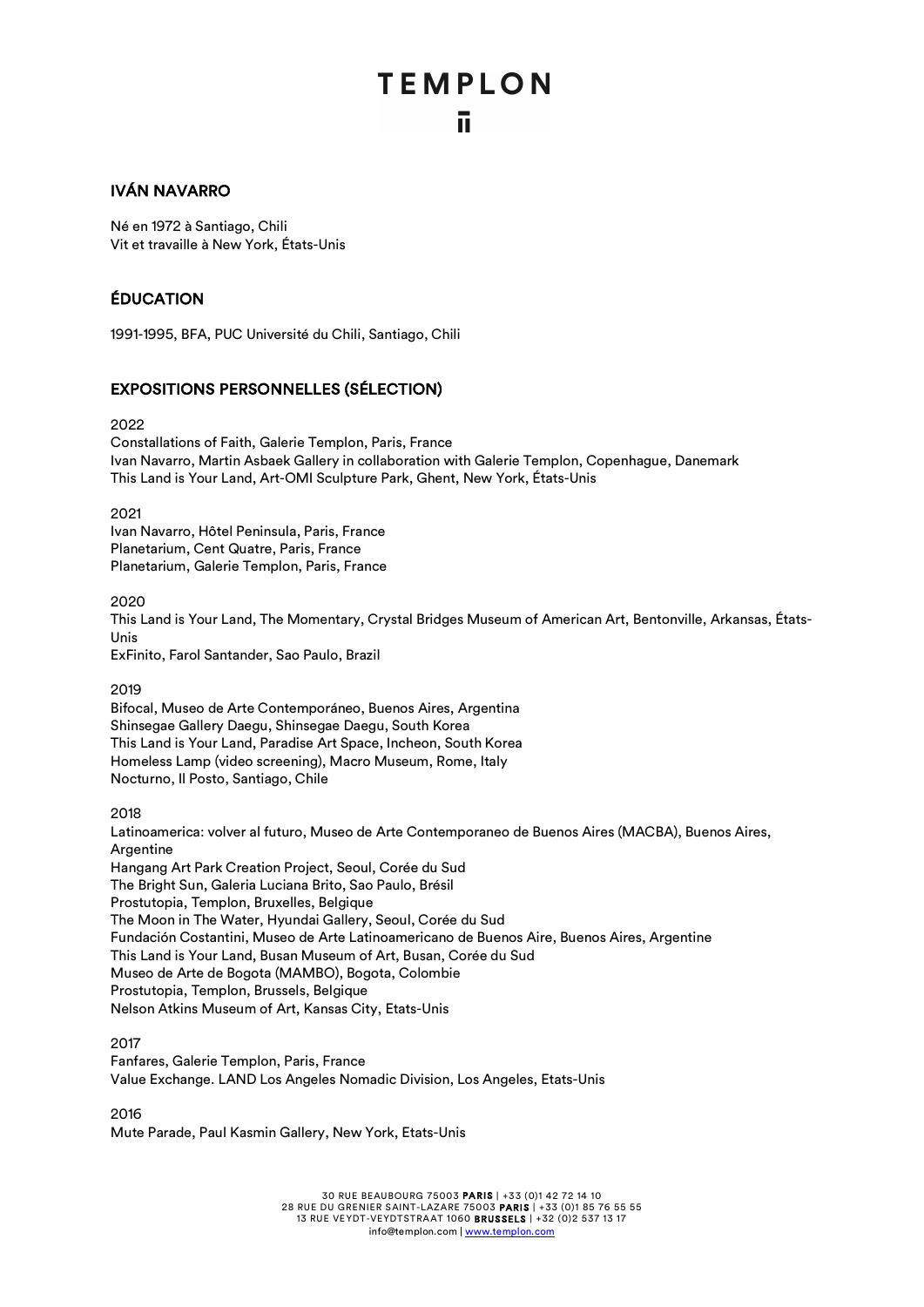#### ū

Interventions III*.* #1608 President Street, Brooklyn, New York, Etats-Unis Espacios revelados*.* Plaza Yungay, Plaza Brasil and Torres de Tajammar, Santiago, Chili Cancha*.* Espacio O, Santiago, Chile

#### 2015

Onomatoepopeyas, Centro Cultural Matucana 100, Santiago, Chili Una guerra silenciosa e imposible. CA660 - Centro de las Artes 660, CorpArtes, Santiago, Chili This Land Is Your Land. Nasher - Museum Of Art At Duke University, Durham, Etats-Unis Relay. Campus Creativo. Santiago, Chili Cuadrilla de Yungay. Casona Yungay, Santiago, Chili La Ley de la Precipitación. 12ª Bienal de Artes Mediales, Museo Nacional de Bellas Artes, Santiago, Chili New Ways Of Seeing: Beyond Culture. Dorsky Gallery, New York, Etats-Unis The Music Room III. Sonar, Santiago, Chile; CA660 - Centro de las Artes 660, CorpArtes, Santiago, Chili This Land Is Your Land, Northpark Center, Dallas, Texas, États-Unis

#### 2014

This Land Is Your Land, Madison Square Art, New York, États-Unis Nacht and Nebel, Galerie Daniel Templon, Bruxelles, Belgique 299 792 458 m/s., Gallery Hyunday, Séoul, Corée Iván Navarro, Paul Kasmin Gallery. New York, Etats-Unis The Music Room I. PS1, New York, Etats-Unis This Land is Your Land. North Park Center, Dallas, Etats-Unis Radetsky Loop. Matucana 100, Santiago, Chile

#### 2013

Where is The Next War ? Galerie Daniel Templon, Paris, France 11th Bienal de Artes Mediales. Museo Nacional de Bellas Artes, Santiago, Chili Arquivo Vivo. Museo Paço das Artes, São Paulo, Brésil Uirapuru. Goethe-Institut, Nairobi, Kenya

2012

Impenetrables, Art kabinett, Paul Kasmin Gallery, Art Basel, Miami, États-Unis Fluorescent Light Sculptures, Frost Art Museum, Miami, États-Unis Light at the End of the Tunnel, Egeran Galeri, Istanbul, Turquie Nacht und Nebel, Fondazione VOLUME!, Rome, Italie Concept Room: Iván Navarro, Galerie Litvak , Tel Aviv, Israël Heaven or Las Vegas, SCAD Museum of Art, Savannah, États-Unis

2011

Heaven or Las Vegas, Paul Kasmin Gallery, New York, États-Unis Baró Galeria, Sao Paulo, Brésil The Uno Fence, Prospect.2, UNO Gallery, Nouvelle Orléans, États-Unis

#### 2010

Tener Dolor en el cuerpo de Otro, Distrito 4, Madrid, Espagne No Man's Land, Caja de Burgos, Burgos, Espagne Tierra de Nadie, Centro de Arte Caja de Burgos, CAB. Burgos, Espagne Missing, Chambre Blanche, Manif d'Art5, la Biennale de Québec, Québec, Canada Missing, Chambre Blanche – Manif d´art 5, Catastrophe? Quebec, Canada Resistance. Metales Pesados Santiago, Chili Chile: Behind the Scenes. Espace Culturel Louis Vuitton, Paris, France

2009

DIE, Paul Kasmin Gallery, New York, États-Unis Nowhere Man, Galerie Daniel Templon, Paris, France

> 30 RUE BEAUBOURG 75003 PARIS | +33 (0)1 42 72 14 10 28 RUE DU GRENIER SAINT-LAZARE 75003 PARIS | +33 (0)1 85 76 55 55 13 RUE VEYDT-VEYDTSTRAAT 1060 BRUSSELS | +32 (0)2 537 13 17 info@templon.com | www.templon.com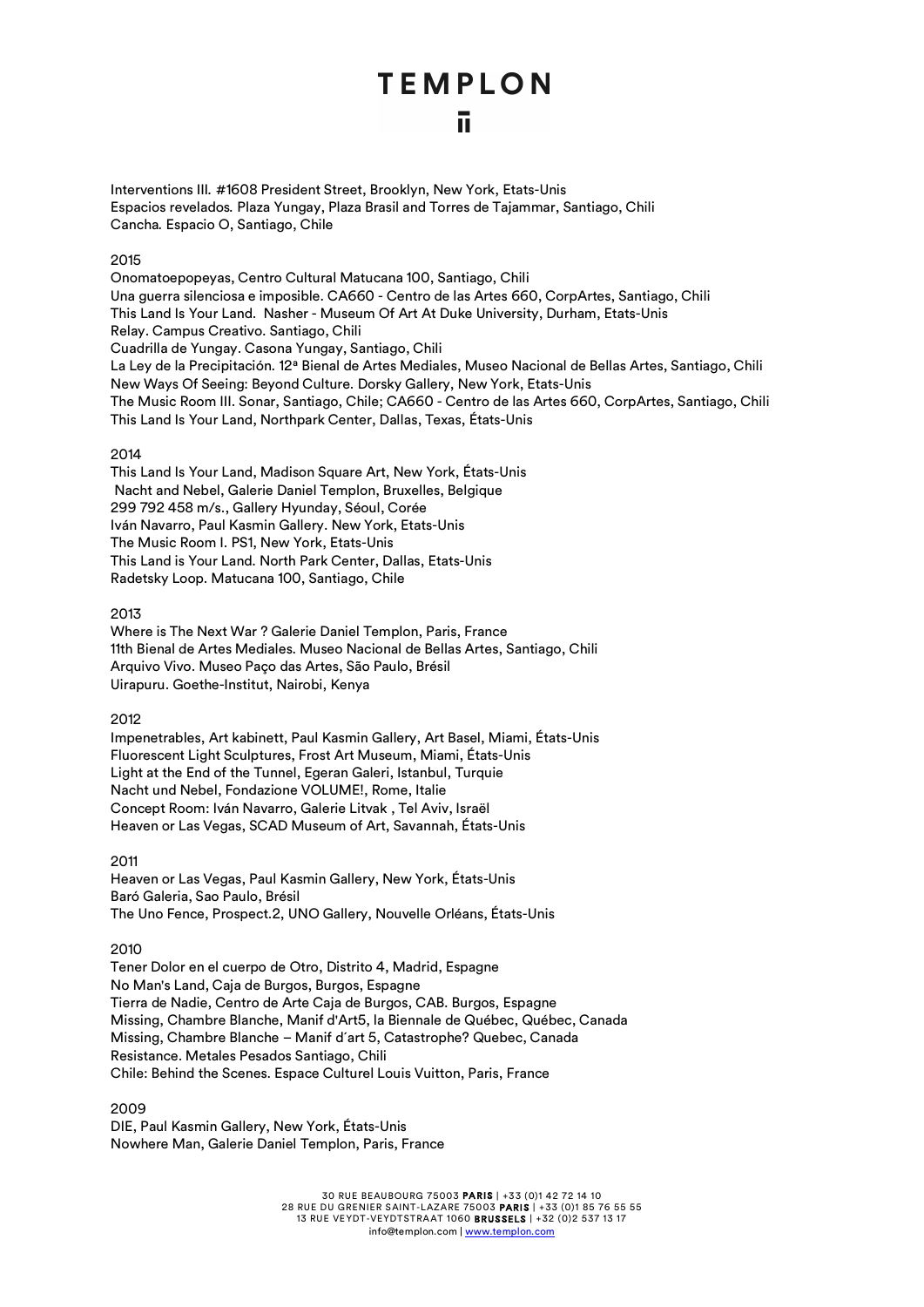Nowhere Man, Towner, Royaume-Uni Threshold, Pavillon du Chili, Arsenal, 53e Biennale de Venise, Venise, Italie

#### 2008

Homeless Lamp, The Juice Sucker, Fabric Work Shop & Museum, Philadelphie, États-Unis Antifurniture, Galerie Daniel Templon, Paris, France No Man's Land, Koppelman Gallery, Tufts University Art Gallery, Massachussetts, États-Unis Backstage, Greenaway Gallery, Adelaïde Bank Festival, Adelaïde, Australie Remake. G Fine Arts. Washington DC, Etats-Unis

#### 2007

Donde Estan?, Centro Cultural Matucana 100, Santiago, Chili El Mendigo, Centro Cultural Recoleta, Buenos Aires, Argentine Large Wall Hole, Jersey City Museum, New Jersey, États-Unis Propuesta de Monumento para Victor Jara, Galeria Moro, Santiago, Chili Homemade (Instituto Divorciado). De Warande Cultural Center, Turnhout, Belgique País de poetas. Contemporary Art from Santiago to Brooklyn Rotunda Gallery, Brooklyn, Etats-Unis

#### 2006

Concentration Camp, Roebling Hall, New York, États-Unis Iván Navarro, Unosunove Arte Contemporanea, Rome, Italie Pachamama, Galeria Metropolitana, Santiago, Chili No soy de aqui, no soy de alla, Union Gallery, Londres, Royaume-Uni

#### 2005

Spy Glass, Galerie Daniel Templon, Paris, France Jersey City Museum (project room), New Jersey, États-Unis Shortcuts, Art Rock, Rockefeller plaza (project room), New York, États-Unis

#### 2004

Juice sucker, CSPS Legion Arts, Iowa, États-Unis Monuments for D. Flavin, Roebling Hall, Brooklyn, États-Unis

2002

Blade runner, Gasworks Studios, Londres, Royaume-Uni

2001 Big Bang, Galería Animal, Santiago, Chili

1996

Camping day, PUC, Santiago, Chili

#### EXPOSITIONS COLLECTIVES (SÉLECTION)

2022 COLLECTION, The Miniature Museum of Contemporary Art, Amsterdam, Netherlands

2021

Ithra – Seeing & Perceiving , King Abdulaziz Center for world culture, Arabie Saoudite Mirrors / Mirages, Galerie Ron Mandos, Amsterdam, Pays-bas International Festival Santiago a Mil. Santiago, Chile. Noor Riyadh Festival. King Abdullah Financial District, Conference Center. Riyad, Saudi Arabia Seeing and Perceiving, King Abdulaziz Center for World Culture (Ithra), Dhahran, Saudi Arabia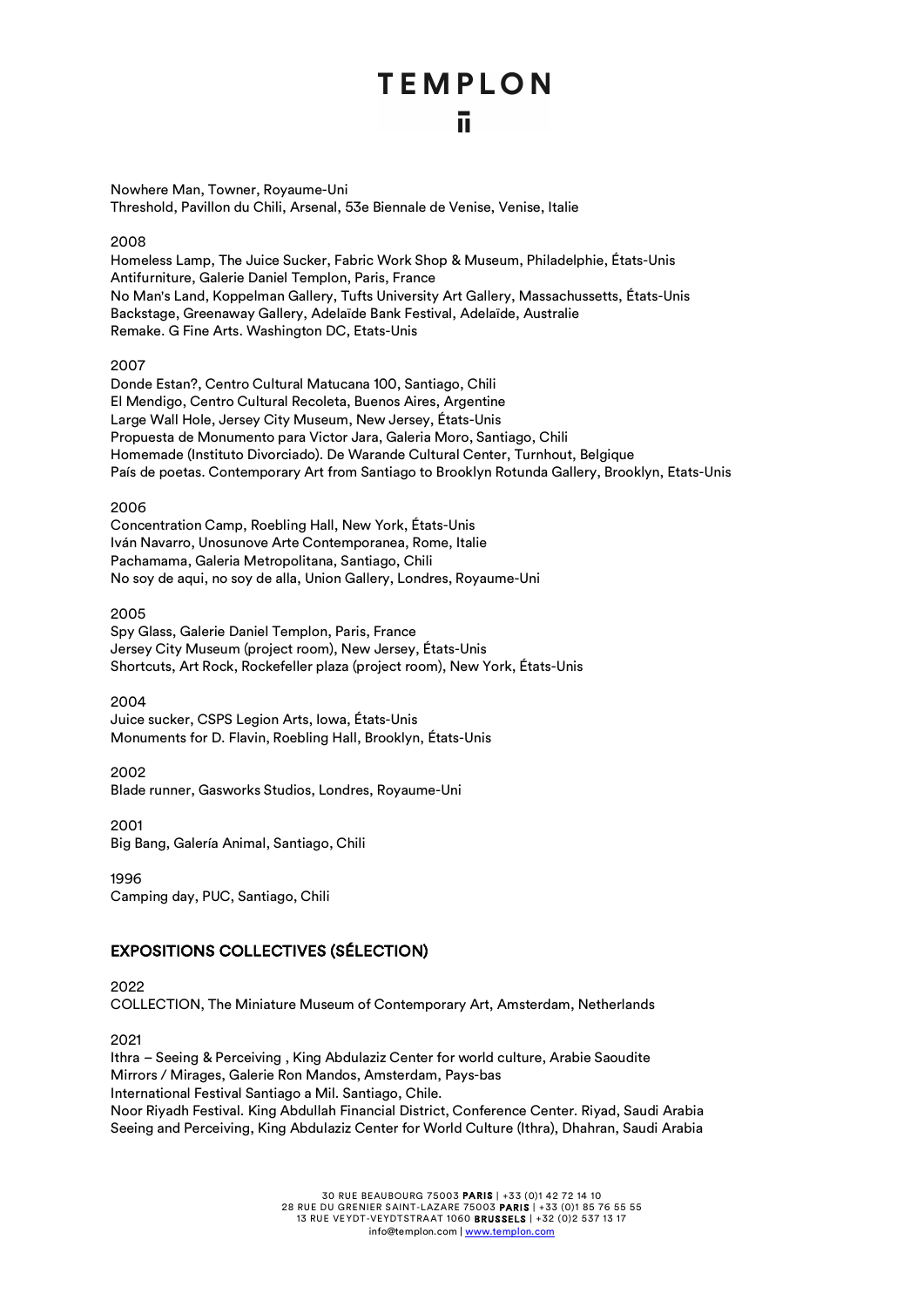#### 2020

Water Reverie, Borusan Contemporary. Istanbul, Turkey Mappa Mundi, Boghossian Foundation – Villa Empain, Brussels, Belgium Recycler, Surcyclage, Fondation Villa Datris. L'Isle-sur-la-Sorgue, France The Light House, Boghossian Foundation – Villa Empain, Brussels, Belgium Les Extatiques, La Défense, Paris, France KM8, Grand Paris Express, Paris, France

#### 2019

Santiago: Ciudad Destino, Centro Cultural Gabriela Mistral. Santiago, Chile. Art in Resonance, Peninsula Hotel. Hong Kong, China. Prism Fantasy, Paradise City, Incheon, South Korea. BIENALSUR, Home sweet home, Brazil Embassy, Palacio Pereda. Buenos Aires, Argentina. Space Exploration, Gyeongnam Art Museum. Changwon, South Korea. One if by Land, Powerlong Museum. Shanghai, China. Declassified History: Archiving Latin America, Sur Gallery, Toronto, Canada. Art in Resonance, Peninsula Hotel. Paris, France. Otrxs Fronterxs, Museo de la Memoria y Los Derechos Humanos, Santiago, Chile XIV Bienal de Nuevos Medios, Museo Nacional de Bellas Artes. Santiago, Chile. Trenza - Asilo (in collaboration with Courtney Smith), Macro, Roma, Italy Trenza (in collaboration with Courtney Smith), Museo de Arte Contemporâneo de Niterói, Rio de Janeiro, Brazil Trenza (Courtney Smith and Ivan Navarro), Sala de Maquinas, Santiago, Chile, curated by Pablo León De La Barra 12th International Cairo Biennale (collaboration with Courtney Smith). Cairo, Egypt

#### 2018

Miroir miroir, MUDAC, Lausanne, Suisse Bending Light: Neon Art 1965 to Now, Neuberger Museum, Purchase, Etats-Unis Age of Terror, Imperial War Museum, Londres, Royaume-Uni Museo de Arte Contemporâneo de Niterói, Rio de Janeiro, Brésil Duets, LAND, Los Angeles, États-Unis Chicago Manual of Style, Chicago, États-Unis Assemblage: An Organically Grown Exhibition, Palm Beach, États-Unis

#### 2017

Luz y Espacio, Guggenheim Bilbao, Espagne Grandes Artistas Latinoamericanos - Colección FEMSA, Centro Cultural Palacio la Moneda, Santiago de Chili, Chili Hyperobjects, Marfa Ballroom, Texas, États-Unis Bending Light: Neon Art 1965 to Now, Neuberger Museum, Purchase, New York, Etats-Unis

Latinoamerica: Volver al Futuro, MACBA, Buenos Aires, Argentine

#### 2016

Biennale, Yinchuan, Chine Pommery experience #13 : Gigantesque !, Domaine Pommery , Reims, France Sculptures en Partage, Fondation Villa d'Atris, L'Isle sur la Sorgue, France From here to eternity, Maison Particulière, Bruxelles, Belgique

#### 2015

Light show, Sharjah Art Foundation, Sharjah, Émirats Arabes Unis Light Show, Museum of Contemporary Art, Aukland, Nouvelle Zélande et Sydney, Australie Coletiva Preto e Branco, Baro Gallery, Sao Paulo, Brésil Centraal Museum, Utrecht, Pays-Bas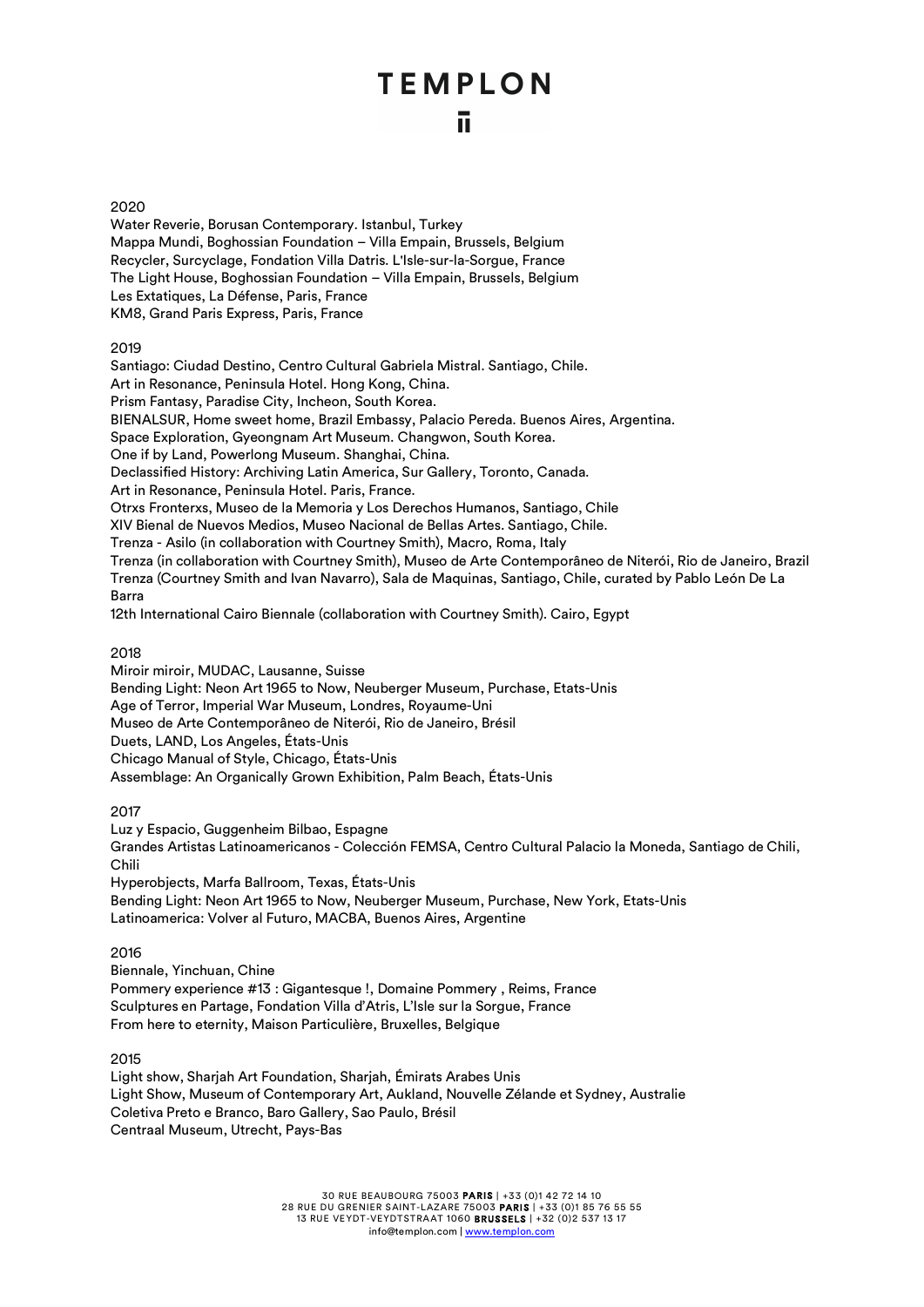ū.

Futurs, Centre de la Vieille Charité en partenariat avec la RMN, Marseille, France De Warande Museum, Turnhout, Belgique Icon(s), Maison Particulière, Brussels, Belgique Music Palace, Fondation Boghossian, Villa Empain, Bruxelles, Belgique

#### 2014

Light Show, Auckland Art Gallery Toi o Tamaki, Auckland, Nouvelle Zélande Under the Same Sun : Art From Latin America Today, Solomon Guggenheim Museum, New York, États-Unis 5th annual exhibition of hybrid art, VDNKh, Optika Pavilion, Moscou, Russie Transformer's Collector's View, Washington, États-Unis Lehmbruck Museum, Duisburg, Allemagne

#### 2013

Fluorescent Light Sculpture, Frost Art Museum, Miami, États-Unis Light at the End of the Tunnel, Egeran Galeri, Istanbul, Turquie Jeunes collectionneurs, Maison Particulière, Bruxelles, Belgique Light Show, Hayward Gallery, Londres, Royaume-Uni Transverso: Instalaciones y nuevos medios en Iberoamérica, Instituto Valenciano de Arte Moderno, Valence, **Espagne** 11<sup>th</sup> Biennale de Artes Mediales, Museo nacional de Bellas Artes, Santiago, Chili Junkie's Promises, Paul Kasmin Gallery, New York, États-Unis

#### 2012

Sculpted Matter, Paul Kasmin Gallery, New York, États-Unis Neon- Who's afraid of red, yellow and blue*?* La Maison Rouge, Fondation Antoine de Galbert, Paris, France EVERY EXIT IS AN ENTRANCE: 30 Years of Exit Art, Exit Art, New York, Etats-Unis Mouvement et Lumière, Villa Datris, L'Isle sur Sorgue, France Eleventh Havana Biennale, centro de Arte Contemporaneo Wifredo Lam Havana, La Havane, Cuba

2011

Motion of a nation, V.M.21 Arte contemporanea Gallery, Rome, Italie Prospect 2, International Art Biennial, Nouvelle Orléans, États-Unis Arco 2011, Galería Distrito 4, Madrid, Espagne 2011 lùmens, Valls, Tarragona, Espagne

2010

Bicentenario. Diez Miradas Latinoamericanas, Museo Mural Diego Rivera, ville de Mexico, Mexique Somewhere over the rainbow, FRAC Aquitaine, Bordeaux, France Arsenal, Barro Galeria, Sao Paulo, Brésil Beuys y màs allà - El ensenar como arte, Museo de Artes Visuales, Santiago, Chili Prospect 2, International Art Biennial, Nouvelle Orléans, États-Unis Manif' D'Art 5, Biennale de Québec, La Chambre Blanche, Québec, Canada There is a light that never goes out, Galleria Galica, Milan, Italie Chili : l'envers du décor, Espace Culturel Louis Vuitton, Paris, France HomelessHome, Museum on the Seam, Jérusalem, Israël

2009

In the Between, Tabanlioglu Architects, Istanbul, Turquie Home Sweet Hogar, Allende Arts Festival, Artscape Wychwood Barns, Toronto, Canada Pete and Repeat, 176 / Zabludowicz Collection, Londres, Royaume-Uni El Terremoto de Chili, Triennal du Chili 2009, Museo de Arte Chilino Contemporáneo, Santiago, Chili Tina B, Le Festival d'art contemporain de Prague, Prague, République Tchèque Los Desaparecidos, North Dakota Museum of Art, exposition itinérante : Weisman Museum of Art, Minneapolis, Etats-Unis

53e Biennale de Venise, pavillon Chilien, Venise, Italie

30 RUE BEAUBOURG 75003 PARIS | +33 (0)1 42 72 14 10 28 RUE DU GRENIER SAINT-LAZARE 75003 PARIS | +33 (0)1 85 76 55 55 13 RUE VEYDT-VEYDTSTRAAT 1060 BRUSSELS | +32 (0)2 537 13 17 info@templon.com | www.templon.com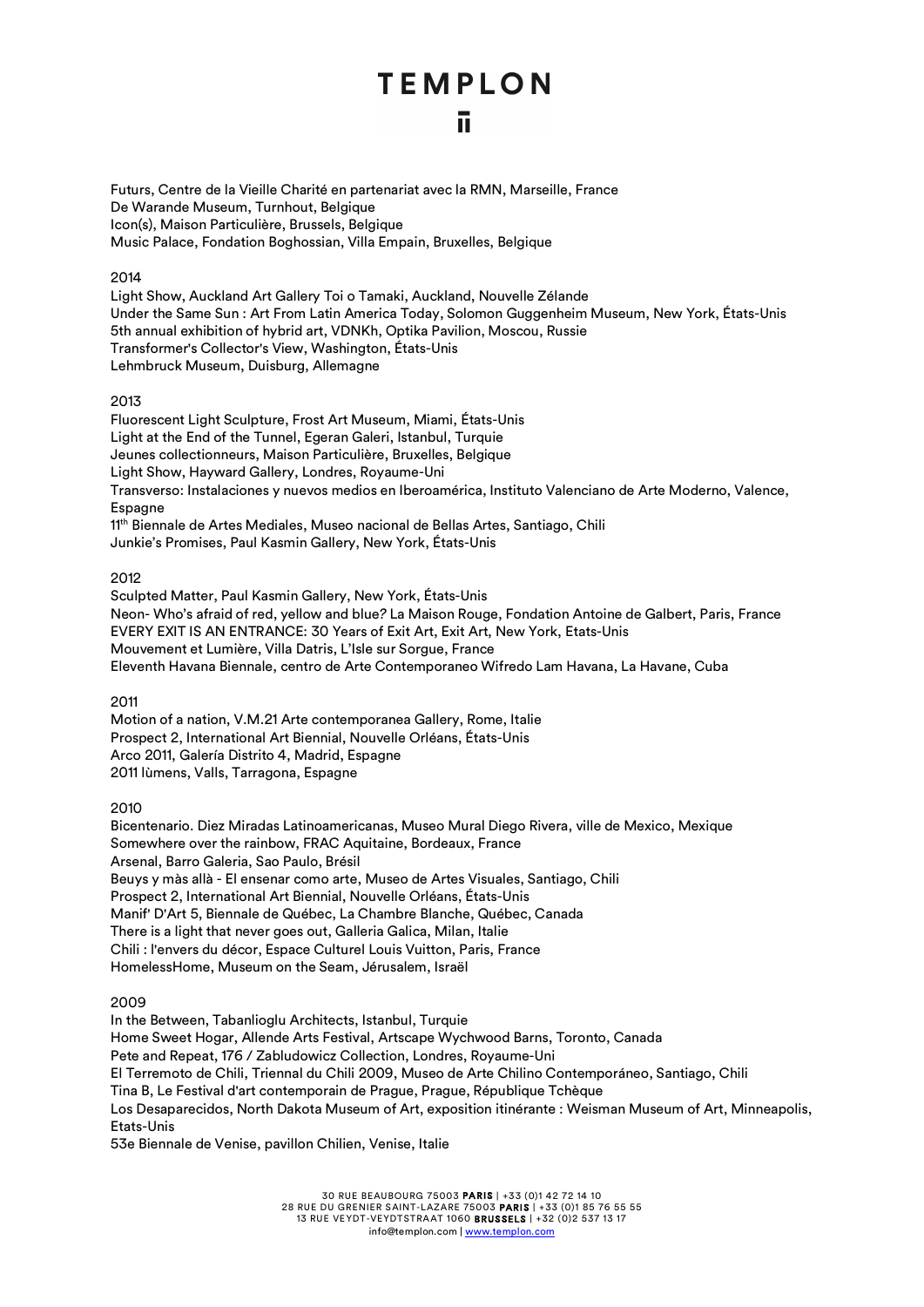Biennale de Canarias, Tenerife, Espagne

#### 2008

Adelaide Bank Festival of Arts, Adélaïde, Australie When We Build..., Baltic Center for Contemporary Art, Newcastle, Royaume-Uni Informed by Function, Lehman College Art Gallery, New York, États-Unis A Political Exhibition, Tirana Institute for Contemporary Art, Tirana, Albanie

#### 2007

Reality Undone, University of Essex Gallery, Essex, United Kingdom The Disappeared/Los Desaparecidos, Museo del Barrio, New York, États-Unis Intelligent Design, Momenta Art, New York Refract, Reflect Project : Lights works from the Hirshhorn Museum and Sculpture Garden, Washington DC, États-Unis Petrolina, Moscow Museum of Modern Art at Petrovka, Moscow, Russia Hirshhorn Museum and Sculpture Garden, Washington DC, États-Unis Written with Light, Bloomberg, New York, États-Unis

#### 2006

Multiplication, Museo de Arte Contemporaneo, Santiago, Chili Artificial Light, VCU Anderson Gallery, Richmond. MOCA at Goldman Warehouse, Miami, États-Unis Good Company, Flashlight, Bath Street Gallery, Aukland, Nouvelle Zélande Trace, The Whitney Museum of American Art at Altria, New York, États-Unis Arquivar Tormentas, Centro Galego de Arte Contemporanea, Santiago de Compostelle, Espagne Don Quijote, Witte de Witt, Rotterdam, Pays-Bas Other than Art, G Fine Arts, Washington DC, États-Unis Videopulsiones, Galeria de Exposições da ESAD, Caldas da Rainha, Lisbonne, Portugal

#### 2005

Next Wave Festival, Brooklyn Academy of Music, Brooklyn, États-Unis Ars Lucis, Light as an art medium, ZKM Museum of Contemporary Art, Karlsruhe, Allemagne Poles apart / Poles together, 51e Biennale de Venise, Italie Prague Biennale 2, Accion Directa, Karlin Hall, curatée par Marco Scotini, Prague, République Tchèque. The disappered, North Dakota Museum of Art, Dakota du Nord, États-Unis Transformer, Matucana 100, Santiago, Chili

#### 2004

Crude oil paintings, White Columns New York, Akus Gallery, Connecticut, États-Unis Fantasmatic, Millennium Museum, Beijing, Chine Produciendo realidad, arte e resistenza latinoamericana, Prometeo Associazione, Lucca, Italie Condoros, 24/7 Gallery, Londres, Royaume Uni Galeria Metropolitana, Santiago, Chili Bushleague, Roebling Hall, Brooklyn, États-Unis Biennale Adriatica di Arti Nuove, San Benedetto del Tronto, Italie Terrorvision, Exit Art, New York, États-Unis ARCO-Futuribles, Roebling Hall, Madrid, Espagne Italia&Chili, Instituto Italo Latino Americano, Rome, Italie The Ballroom Blitz, Gimm-Eis, Copenhague, Danemark

#### 2003

L Factor, Exit Art, New York, Etats-Unis Viology, Reynolds Gallery At University Of The Pacific, Stockton, Californie, États-Unis Children Of '73, Stony Brook University, Stony Brook, New York, États-Unis BQE, White Box, New York, Etats-Unis Brewster 2003, Brewster, New York, États-Unis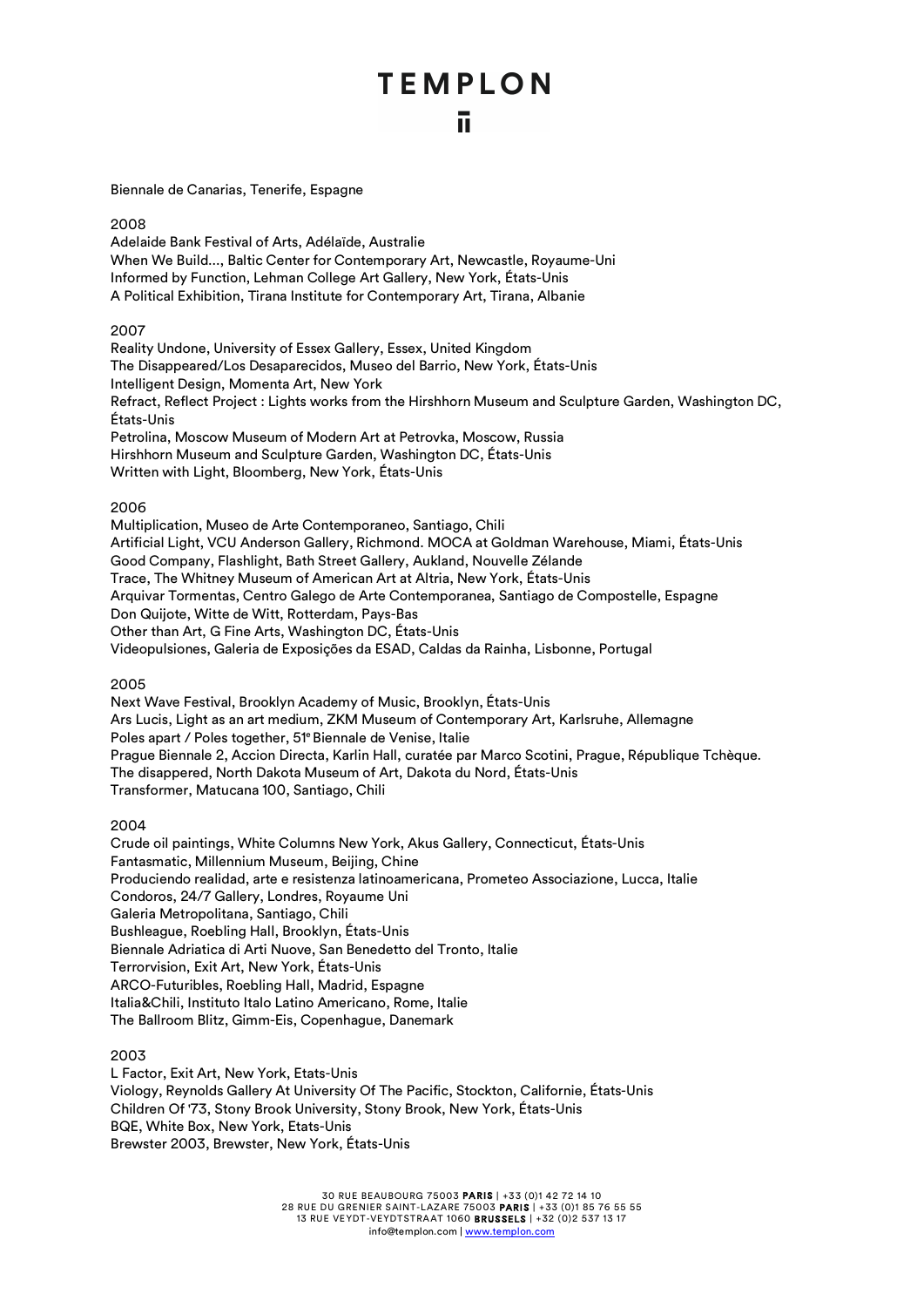Summer Jam, Satellite, New York, États-Unis Ricos Y Famosos, Museo De La Solidaridad Salvador Allende, Santiago, Chili Frankenstein (Or, It's All Fun And Games Until Someone Loses An Eye), Tanya Bonakdar Gallery, New York, États-Unis

#### 2002

Fantasmatic, National Art Gallery, Kuala Lumpur, Malaisie Overt operation, Joseph Helman Gallery, New York, États-Unis Viology, Galería de la Raza, San Francisco, États-Unis Sudamericanrockers, Hartell Gallery at Cornell University, Uthica, New York, États-Unis

#### 2001

International open studio exhibition, Art/OMI, Gent, New York, États-Unis The place without limit, contemporary art from Chile, Museo de Arte Moderno de Guadalajara, Guadalajara, **Mexique** Teorética, San José, Costa Rica Museo Nacional de Arte, Lima, Pérou Museo Rubén Blades, Montevideo, Uruguay Museo del Barro, Asunción, Chili

#### 2000

Circulation, a public mapping project of Repohistory, Exit Art, New York, États-Unis Magnetica, Fundación Telefónica, Santiago, Chili Chili – Austria (exposition itinérante), conçue par Peter Assmann, Landesgalerie-Oberoesterreich, Linz, Autriche Kärntner Landesgalerie, Innsbruck, Autriche Museo Nacional de Bellas Artes, Santiago, Chili

#### 1999

The selected files, El Museo del Barrio, New York, Etats-Unis Domestico, Museo de Arte Contemporáneo de Valdivia conçue par Mario Navarro, 1998, Valdivia, Chili Drawings, Archill Gallery, Aukland, Nouvelle Zélande

#### 1998

(Mario and Ivan Navarro) Galería Posada del Corregidor, Santiago, Chili Drawings, Archill Gallery, Aukland, Nouvelle Zélande

#### 1997

Young art in Chile (1986-1996), the ice fields, Museo Nacional de Bellas Artes, curatée par Guillermo Machuca, Santiago, Chile

#### 1996

The things and its attributes (Mario and Iván Navarro), Galería Gabriela Mistral, Santiago, Chili

#### COLLECTIONS (SÉLECTION)

21C Museum, Louisville, Etats-Unis The Bangkok EDITION, Bangkok, Thailande Borusan Contemporary, Istanbul, Turquie Caldic Collection, Rotterdam, Pays-Bas Centro Galego de Arte Contemporanea, Saint Jacques de Compostelle, Espagne CENTRO University, Mexico City, Mexique Colección CASA, Santiago, Chili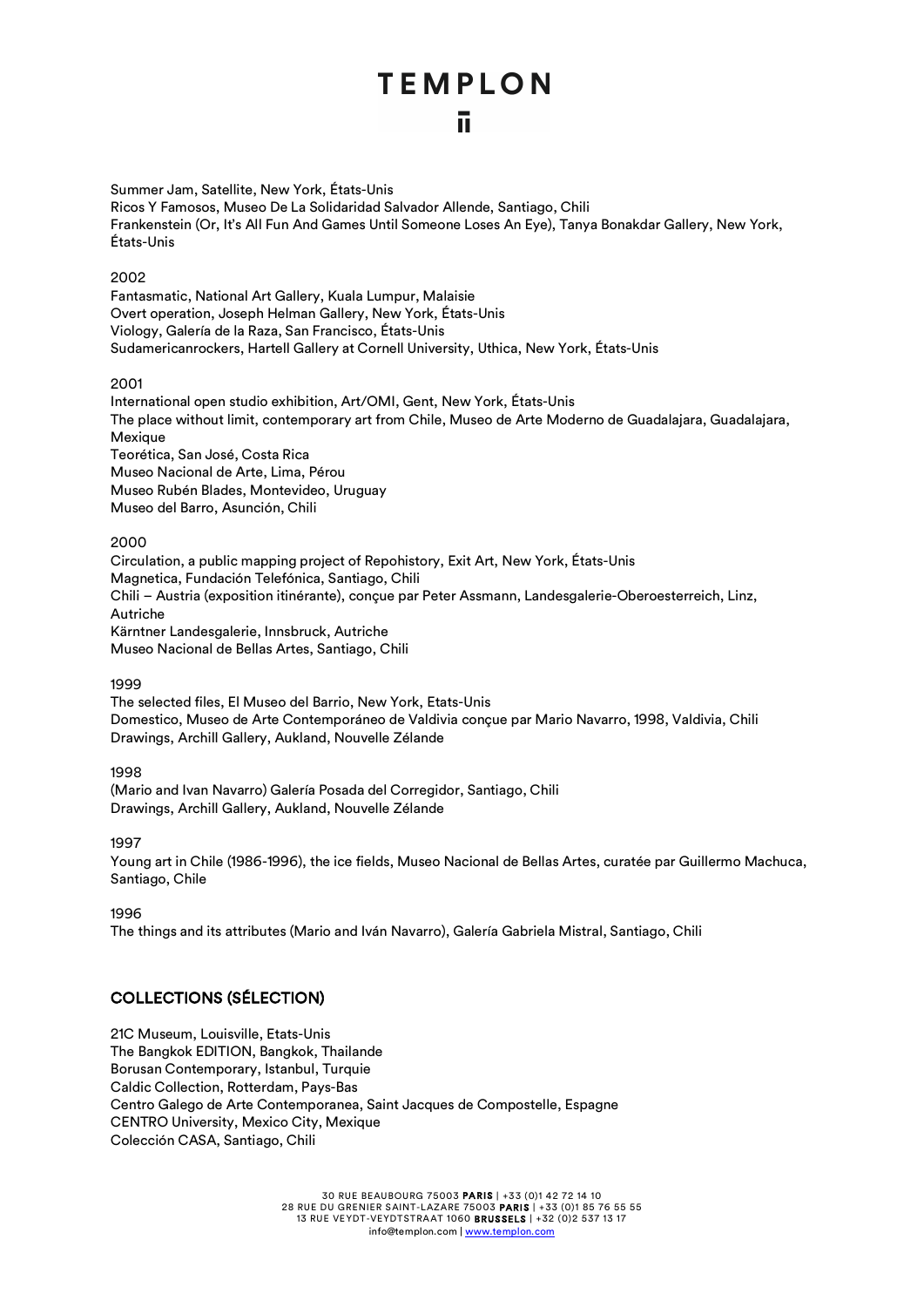### īī.

Colección Paula Del Solar y Carlo Solari, Santiago, Chili Fonds National d'Art Contemporain, Paris, France Fundación Engels, Santiago, Chili Grand Paris Express, Paris, France Hirshhorn Museum and Sculpture Garden, Washington DC, Etats-Unis Hitay Holding, Istanbul, Turquie Inhotim, Brumadinho, Brésil King Abdulaziz Center for world culture, Arabie Saoudite Knoxville Museum of Art, Knoxville, Etats-Unis LVMH Collection, Paris, France Martin Z. Margulies Warehouse, Miami, Etats-Unis Mercedes-Benz Stadium for the Atlanta Falcons, Atlanta, Etats-Unis Museo de Arte Moderno Chiloé, Décima Región de Los Lagos, Chili Museo Nacional de Bellas Artes, Santiago, Chili Museu Nacional de Belas Artes, Rio de Janeiro, Brésil Museum of Fine Arts, Boston, Etats-Unis Nancy A. Nasher and David J. Haemisegger Collection, Étas-unis National Museum of Modern and Contemporary Art, Deoksugung, Seoul, Corée du Sud Nelson-Atkins Museum of Art, Kansas City, Etats-Unis New York Public Library, New York, Etats-Unis Peninsula Hotel, Hong Kong, Chine Public Hotel, New York, Etats-Unis Saatchi Collection, London, Royaume Uni Sagamore Hotel, Miami, Etats-Unis San Antonio Museum of Art, San Antonio, Etats-Unis Sehwa Museum of Art, Seoul, Corée du Sud Solomon R. Guggenheim Museum, New York, Etats-Unis Teatro Regional del Bio Bio, Concepción, Chili Towner Art Gallery, Eastbourne, Royaume Uni Vanhaerents Art Collection, Brussels, Belgique Virginia Museum of Fine Arts, Richmond, Etats Unis West Collection, Oaks, Etats-Unis World Trade Center, New York, NY, États-Unis Zabludowicz Collection, London, Royaume Uni

#### RÉSIDENCES ET PROJETS

#### 2025

Installation permanente à la Station Metro Villejuif Institut Gustave Roussy, (collaboration avec Dominique Perrault), Grand Paris Express, Paris, France

#### 2021 Memorial, Santiago, Chili

2020 The Ladder, installation publique, San Francisco, Etats-Unis

#### 2019

Residency at CCA Andraxt, Mallorque, Espagne Projection de "Homeless Lamp, The Juice Sucker" au MACRO MUSEUM, Rome, Italie Artist Talk, Puerto Ideas, Valparaíso, Chili

2018